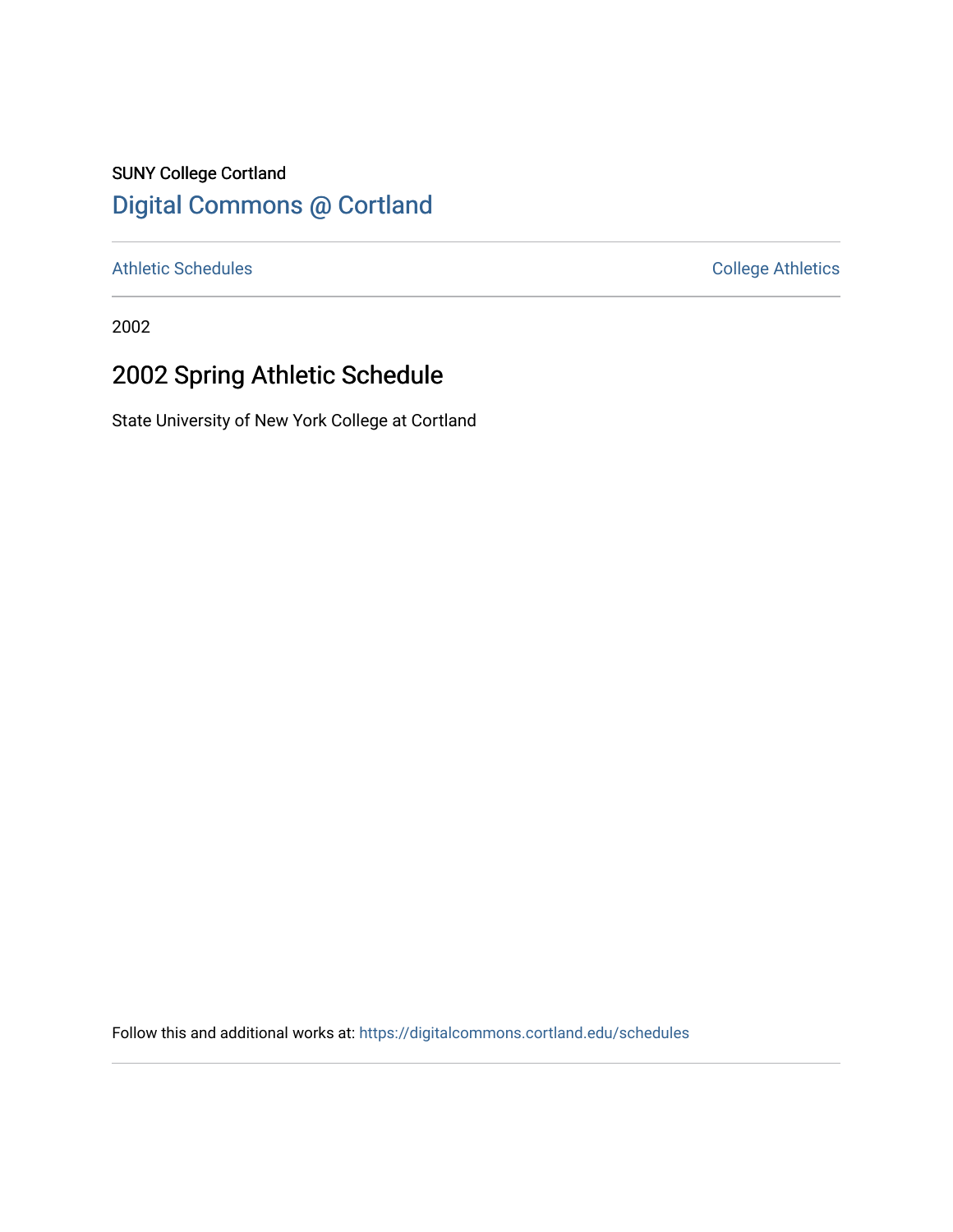# CORTLAND RED DRAGONS



## 2002 Schedule SPRING SPORTS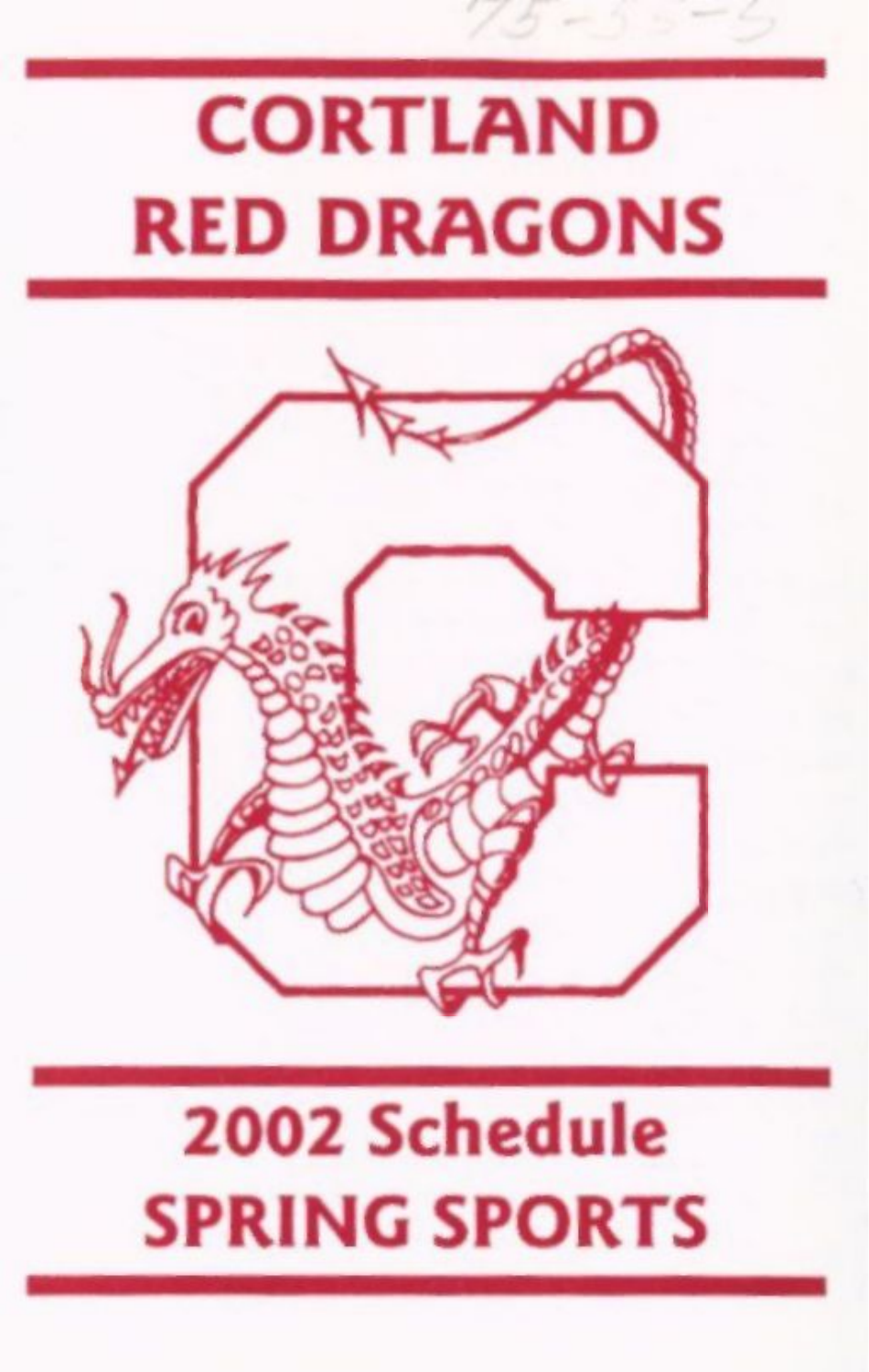#### BASEBALL Head Coach: Joe Brown

March

| <b>Matell</b> |                          |       |
|---------------|--------------------------|-------|
| 7 Thu.        | at Methodist (NC)        | 3:00  |
| 9 Sat.        | at N.C. Wesleyan         | 12:00 |
| 10 Sun.       | % St. Rose               | 7:00  |
| Mon.          | # Thomas More (KY) (DH)  | 11:00 |
| 12 Tue.       | # Central Methodist (MO) | 2:00  |
| 13 Wed.       | # Methodist (NC)         | 9:30  |
| 13 Wed.       | # Marian (IN)            | 1:30  |
| 14 Thu.       | # Crichton (TN)          | 10:00 |
| 15 Fri.       | # Brandeis (MA)          | 2:00  |
| $16$ Sat.     | # Missouri Baptist       | 12:30 |
| $23$ Sat.     | at Montclair St. (NJ)    | 12:00 |
| 24 Sun.       | at Montclair St. (NJ)    | 12:00 |
| 26 Tue.       | <b>MANSFIELD (PA)</b>    | 3:00  |
| 29 Fri.       | at Rensselaer            | 3:30  |
| 30 Sat.       | * at New Paltz (DH)      | 12:00 |
| <b>April</b>  |                          |       |
| 2 Tue.        | <b>ITHACA</b>            | 3:00  |
| 6 Sat.        | * BROCKPORT (DH)         | 12:00 |
| 7 Sun.        | * FREDONIA (DH)          | 12:00 |
| II Thu.       | at Rochester             | 3:30  |
| 13 Sat.       | * OSWEGO (DH)            | 12:00 |
| 14 Sun.       | at Mansfield (PA)        | 1:00  |
| 17 Wed.       | * UTICA/ROME (DH)        | 12:00 |
| 18 Thu.       | at Ithaca                | 4:00  |
| 20 Sat.       | <b>PLATTSBURGH (DH)</b>  | 12:00 |
|               |                          |       |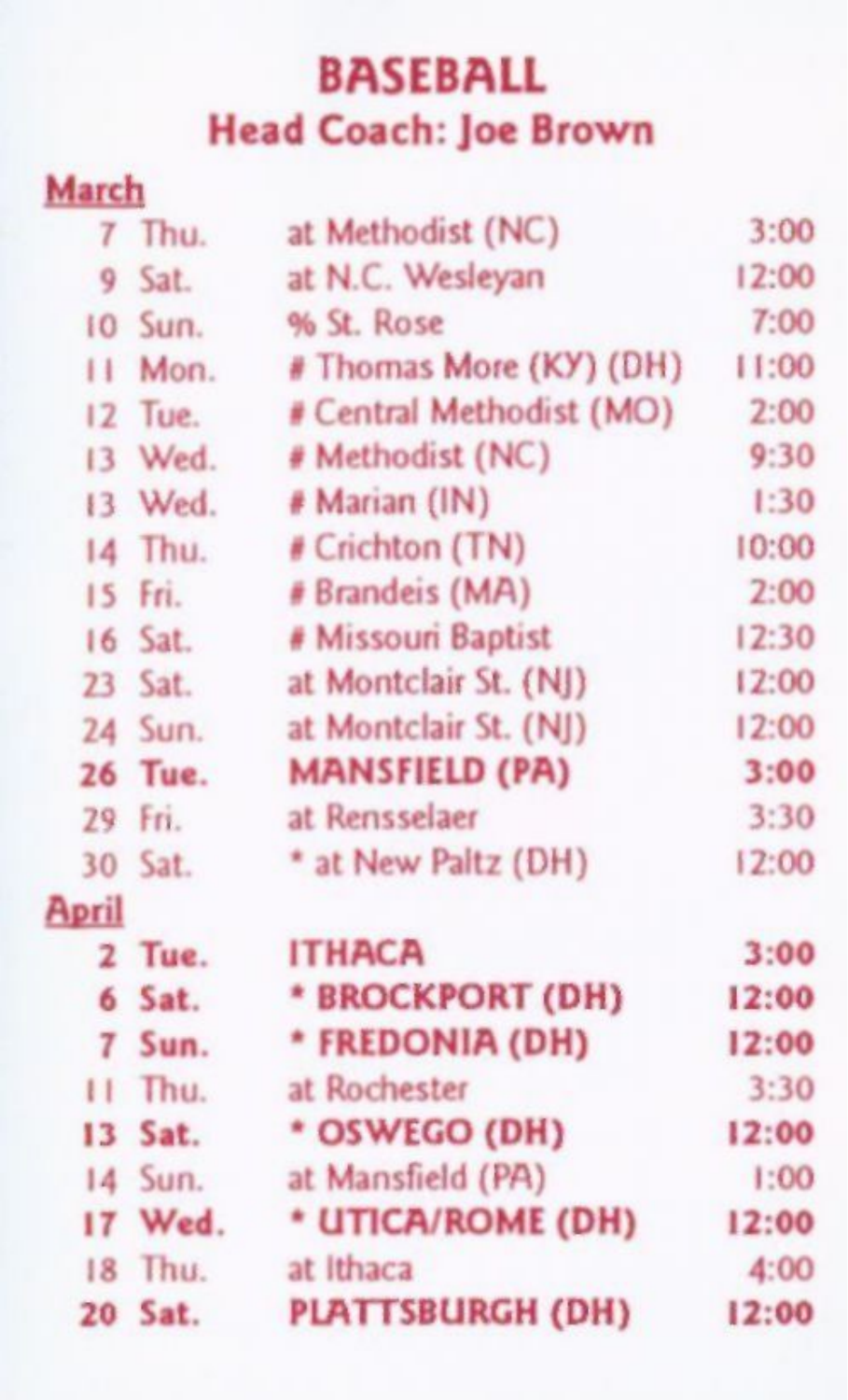|     | 21 Sun.       | * ONEONTA (DH)                             | 12:00      |
|-----|---------------|--------------------------------------------|------------|
| 23  | Tue.          | at Cazenovia                               | 3:30       |
|     | 24 Wed.       | <b>MONTCLAIR ST. (NJ)</b>                  | 4:00       |
|     | 25 Thu.       | <b>ST. JOHN FISHER</b>                     | 4:00       |
|     | 27 Sat.       | <b>RIT</b>                                 | 2:00       |
|     | 28 Sun.       | at Hartwick (DH)                           | 1:00       |
|     | 30 Tue.       | St. Lawrence<br>(at Watertown Fairgrounds) | 6:00       |
| May |               |                                            |            |
|     | 3-5 Fri-Sun   | <b>SUNYAC Tournament</b>                   | <b>TBA</b> |
|     |               | 16-19 Thu-Sun NCAA Div. III Regional       | TBA        |
|     | 23-28 Thu-Tue | <b>NCAA Div. III World Series</b>          | <b>TBA</b> |

*(at Qrand Chute, Wis.)* 

\* SUNYAC game % at Daytona, FL # at Ormond Beach, FL

#### SOFTBALL Head Coach: Julie Lenhart

| 6:00  |
|-------|
|       |
| 7:50  |
| 2:20  |
| 6:00  |
| 8:50  |
| 12:30 |
|       |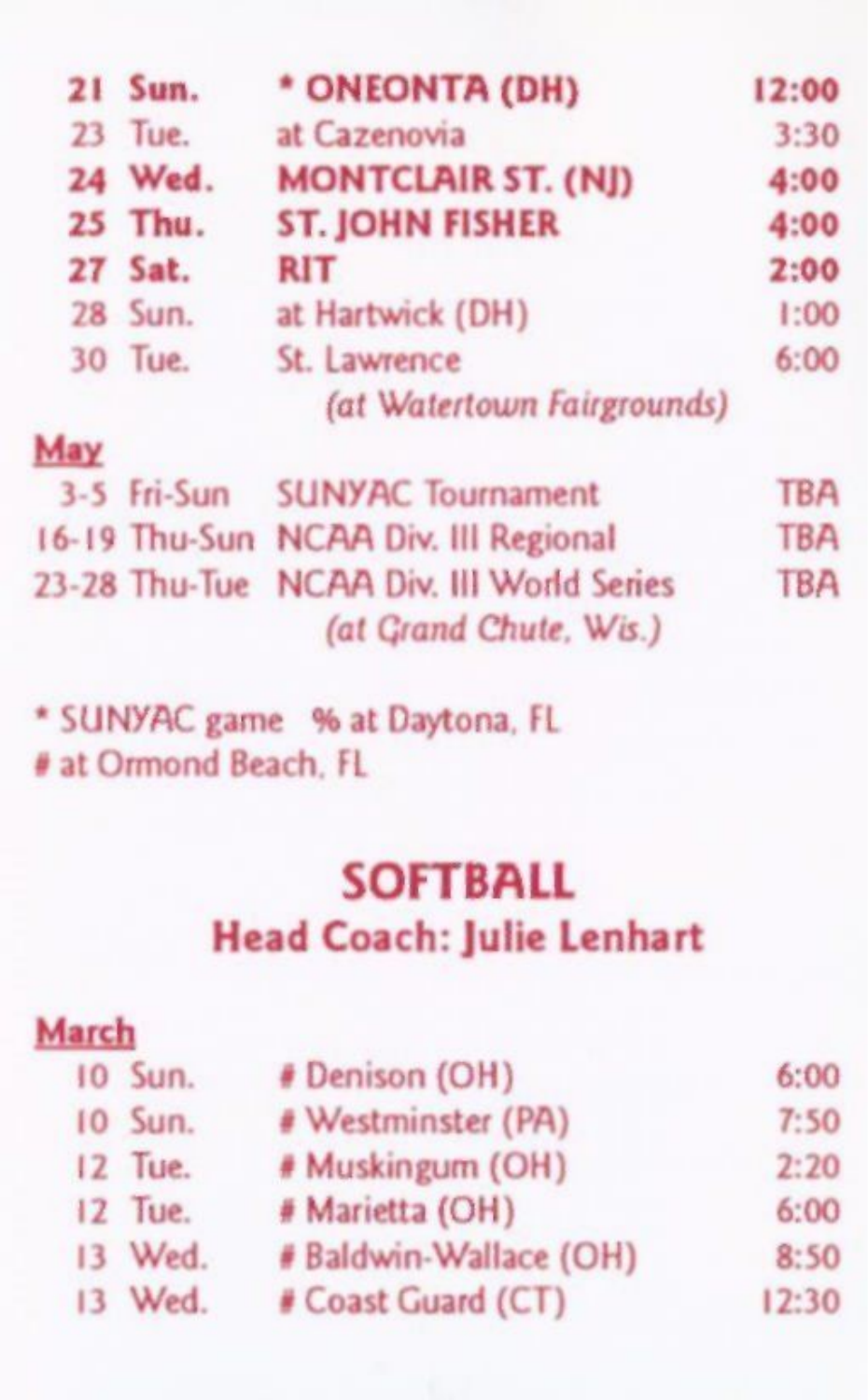|              | 14 Thu.       | # Carroll (WI)                                                  | 8:50       |
|--------------|---------------|-----------------------------------------------------------------|------------|
|              | 14 Thu.       | # Simpson (IA)                                                  | 10:40      |
|              | 22-23 Fri-Sat | at Montclair/Kean Tournament                                    | <b>TBA</b> |
|              | 26 Tue.       | at Elmira (DH)                                                  | 3:00       |
|              | 29 Fri.       | * PLATTSBURGH (DH)                                              | 3:00       |
|              | 30 Sat.       | * POTSDAM (DH)                                                  | 1:00       |
| <b>April</b> |               |                                                                 |            |
|              | I Mon.        | * at Oneonta (DH)                                               | 3:00       |
|              | 3 Wed.        | ITHACA (DH)                                                     | 3:00       |
|              | 6 Sat.        | <b>CAZENOVIA</b>                                                | 11:00      |
|              | 6 Sat.        | <b>ST. LAWRENCE</b>                                             | 3:00       |
|              | 9 Tue.        | * OSWEGO (DH)                                                   | 4:00       |
|              | 13 Sat.       | * UTICA/ROME (DH)                                               | 1:00       |
|              | 14 Sun.       | RIT (DH)                                                        | 1:00       |
|              | 16 Tue.       | * at Brockport (DH)                                             | 3:00       |
|              | 21 Sun.       | * NEW PALTZ (DH)                                                | 1:00       |
|              | 24 Wed.       | * at Geneseo (DH)                                               | 3:00       |
|              | 26 Fri.       | * at Buffalo St. (DH)                                           | 3:00       |
|              | 27 Sat.       | * at Fredonia (DH)                                              | 1:00       |
| May          |               |                                                                 |            |
|              |               | 2-4 Thu-Sat SUNYAC Tournament                                   | <b>TBA</b> |
|              |               | 9-12 Thu-Sun NCAA Div. III Regional                             | <b>TBA</b> |
|              |               | 16-20 Thu-Mon NCAA Div. III World Series<br>(at Eau Claire, WI) | <b>TBA</b> |

\* SUNYAC game

# Rebel Spring Games (Orlando, FL)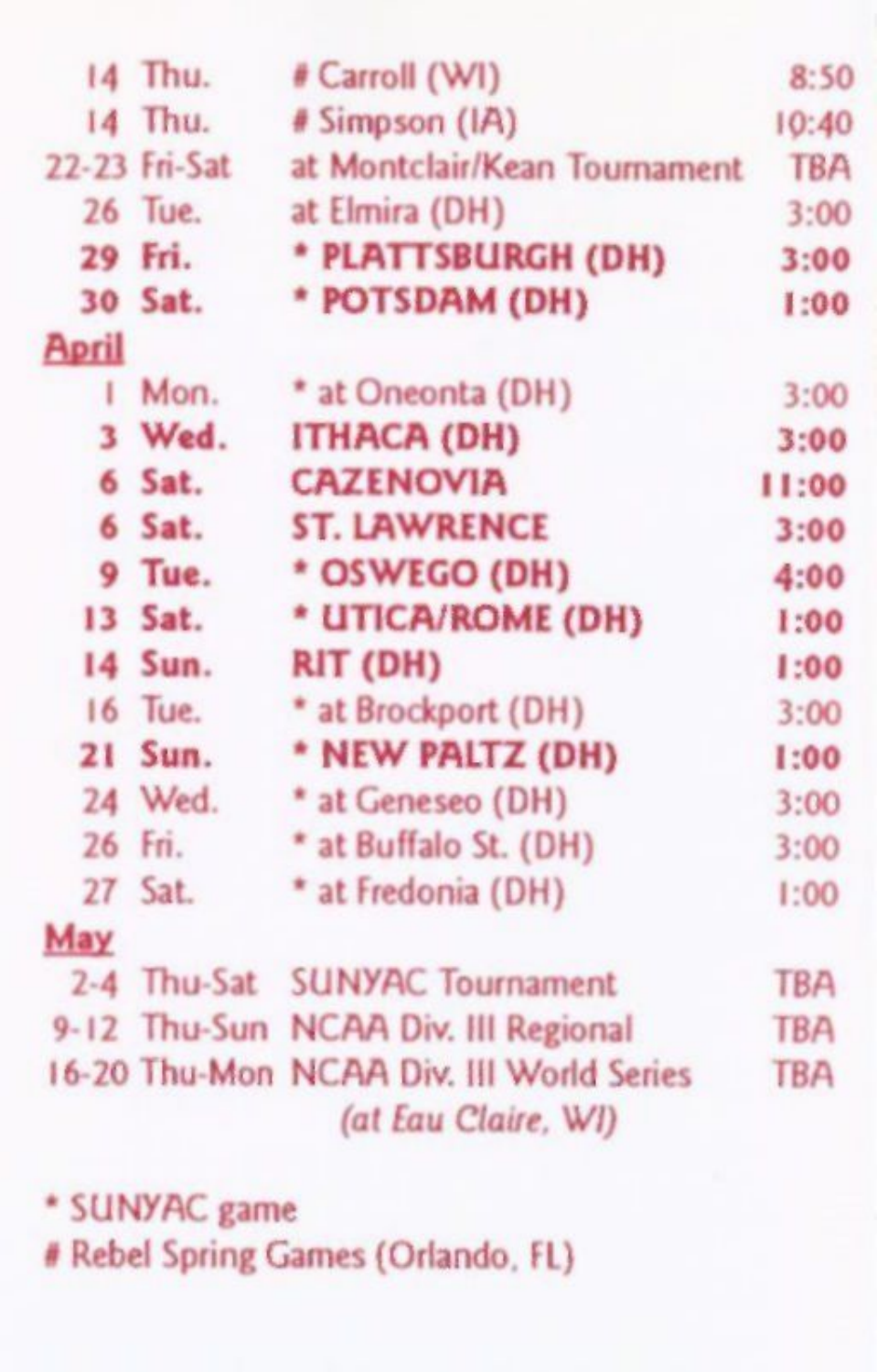#### MEN'S LACROSSE Head Coach: Lelan Rogers

| March        |                 |                                 |            |
|--------------|-----------------|---------------------------------|------------|
|              | 2 Sat.          | at Adelphi                      | 1:00       |
|              | 10 Sun.         | Springfield (MA)                | 1:00       |
|              |                 | (at Duke Univ., Durham, NC)     |            |
|              | 16 Sat.         | at Salisbury (MD)               | 1:00       |
|              | 19 Tue.         | * UTICA/ROME                    | 4:00       |
|              | 23 Sat.         | <b>OHIO WESLEYAN</b>            | 1:00       |
|              | 27 Wed.         | * at Geneseo                    | 4:00       |
|              | 30 Sat.         | * OSWEGO                        | 1:00       |
| <b>April</b> |                 |                                 |            |
|              | 3 Wed.          | <b>NAZARETH</b>                 | 4:00       |
| 6            | Sat.            | at Hartwick                     | 12:00      |
|              | 10 Wed.         | at Ithaca                       | 4:00       |
|              | 13 Sat.         | <b>RIT</b>                      | 1:00       |
|              | 17 Wed.         | * BROCKPORT                     | 4:00       |
|              | 20 Sat.         | * at Plattsburgh                | 1:00       |
|              | 24 Wed.         | * POTSDAM                       | 4:00       |
|              | 27 Sat.         | * at Oneonta                    | 1:00       |
| May          |                 |                                 |            |
| ī            | Wed.            | <b>SUNYAC Semifinals</b>        | 4:00       |
| 4            | Sat.            | <b>SUNYAC Finals</b>            | 1:00       |
|              | 8 Wed.          | NCAA Div. III First Round       | <b>TBA</b> |
|              | $11/12$ Sat/Sun | NCAA Div. III Quarterfinals     | <b>TBA</b> |
|              | 18/19 Sat/Sun   | <b>NCAA Div. III Semifinals</b> | <b>TBA</b> |
|              | 26 Sun.         | <b>NCAA Div. III Finals</b>     | <b>TBA</b> |
|              |                 | (at Rutgers Univ.)              |            |

\* SUNYAC game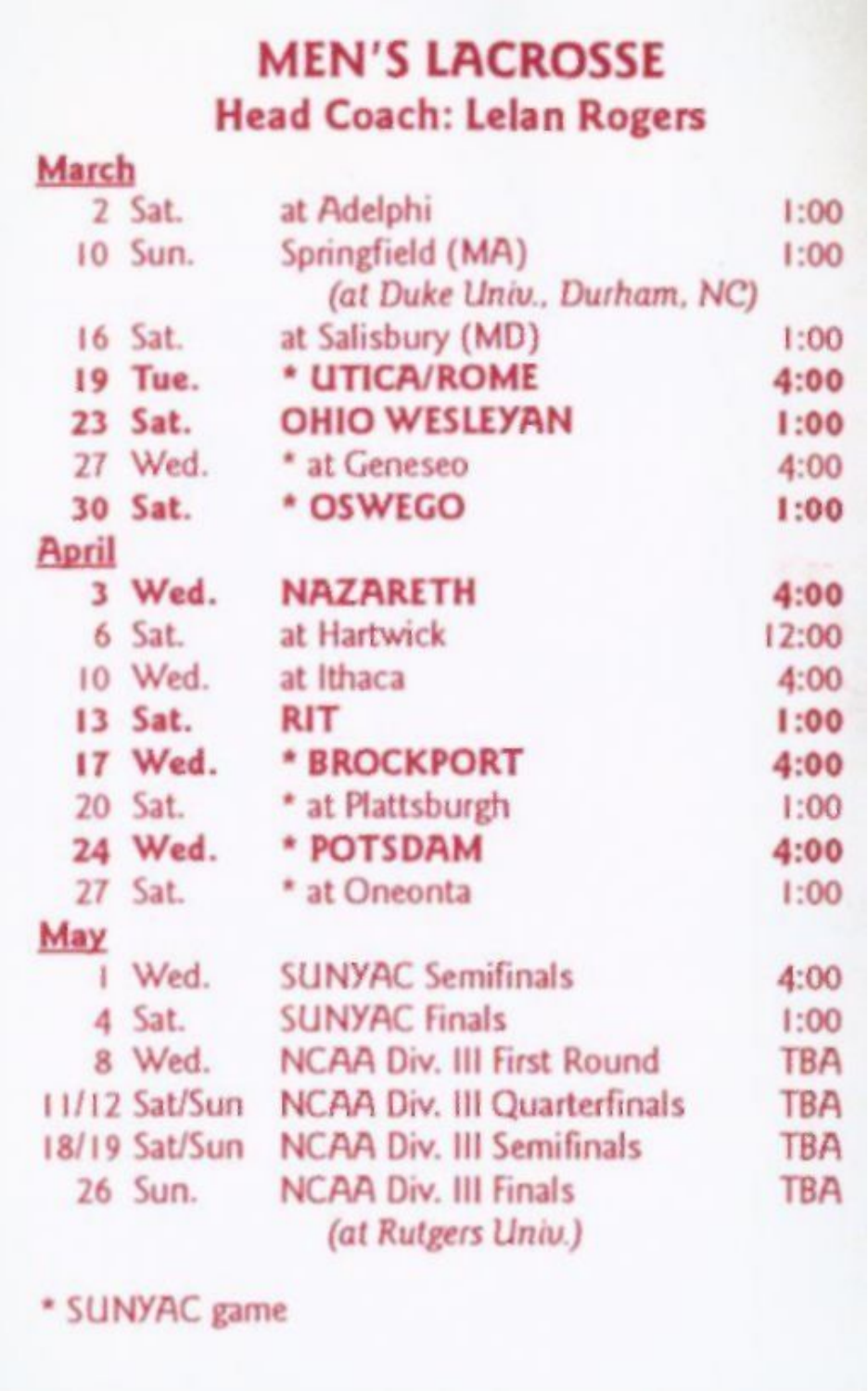### WOMEN'S LACROSSE Head Coach: Cynthia Wetmore

| March        |               |                               |            |
|--------------|---------------|-------------------------------|------------|
|              | 19 Tue.       | at Hartwick                   | 4:00       |
|              | 21 Thu.       | <b>ROCHESTER</b>              | 4:00       |
|              | 23 Sat.       | <b>COLLEGE of NEW JERSEY</b>  | 1:00       |
|              | 26 Tue.       | <b>HAMILTON</b>               | 4:00       |
| <b>April</b> |               |                               |            |
|              | 2 Tue.        | * at Potsdam                  | 4:00       |
|              | 5 Fri.        | * BUFFALO ST.                 | 4:00       |
|              | 6 Sat.        | * FREDONIA                    | 1:00       |
|              | 10 Wed.       | * NEW PALTZ                   | 4:00       |
|              | 12 Fri.       | * at Brockport                | 4:00       |
|              | 13 Sat.       | * at Geneseo                  | 1:00       |
|              | 16 Tue.       | * ONEONTA                     | 4:00       |
|              | 18 Thu.       | * at Oswego                   | 4:00       |
| 21           | Sun.          | <b>ITHACA</b>                 | 1:00       |
|              | 23 Tue.       | at William Smith              | 4:00       |
|              | 26 Fri.       | <b>SUNYAC Semifinals</b>      | <b>TBA</b> |
|              | 27 Sat.       | <b>SUNYAC Finals</b>          | <b>TBA</b> |
| May          |               |                               |            |
|              | <b>TBA</b>    | NYSWCAA Tournament            | <b>TBA</b> |
|              | 11-12 Sat-Sun | <b>NCAA Div. III Regional</b> | <b>TBA</b> |
|              | 18-19 Sat-Sun | NCAA Div. III "Final Four"    | <b>TBA</b> |
|              |               |                               |            |

\* SUNYAC game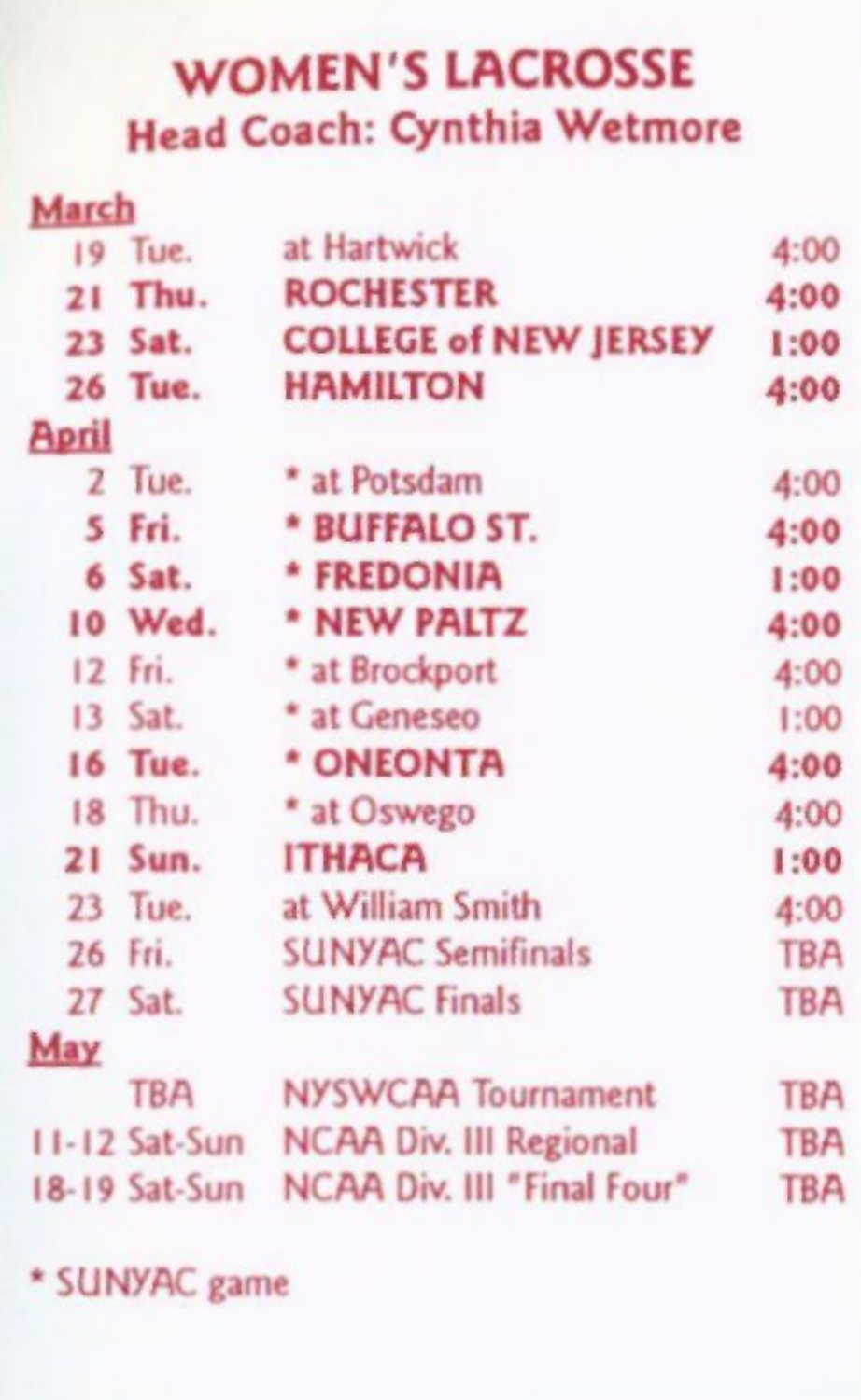#### MEN'S and WOMEN'S OUTDOOR TRACK and FIELD Men's Head Coach: Larry Czarnecki Women's Head Coach: Jennifer Potter

#### April

|     | 6 Sat.  | at Ithaca Invitational                                      | 10:30 |
|-----|---------|-------------------------------------------------------------|-------|
| 13  | Sat.    | at Moravian (PA) Quad Meet                                  | 9:30  |
|     | 20 Sat. | at Lafayette (PA) Invitational                              | 9:00  |
| 23  | Tue.    | at Ithaca (dual meet)                                       | 3:30  |
|     | 27 Sat. | <b>SUNYAC Championships</b><br>(at Dietz Stadium, Kingston) | 9:00  |
| May |         |                                                             |       |

| 10 Fri.       | at Albany Invitational             | 2:00       |
|---------------|------------------------------------|------------|
| $II$ Sat.     | at All-Army Classic                | 3:00       |
| 16-17 Thu-Fri | <b>ECAC Div. III Championships</b> | <b>TBA</b> |
|               | (at Springfield (MA) College)      |            |
| 23-25 Thu-Sat | NCAA Div. III Championships 10:30  |            |
|               | (at Macalester (MN) College)       |            |

### **Cortland Sports Hotline** (607) 753-2521

Cortland Web Page www.cortiand .edu

#### HOME GAMES IN BOLD CAPS (All schedules subject to change)